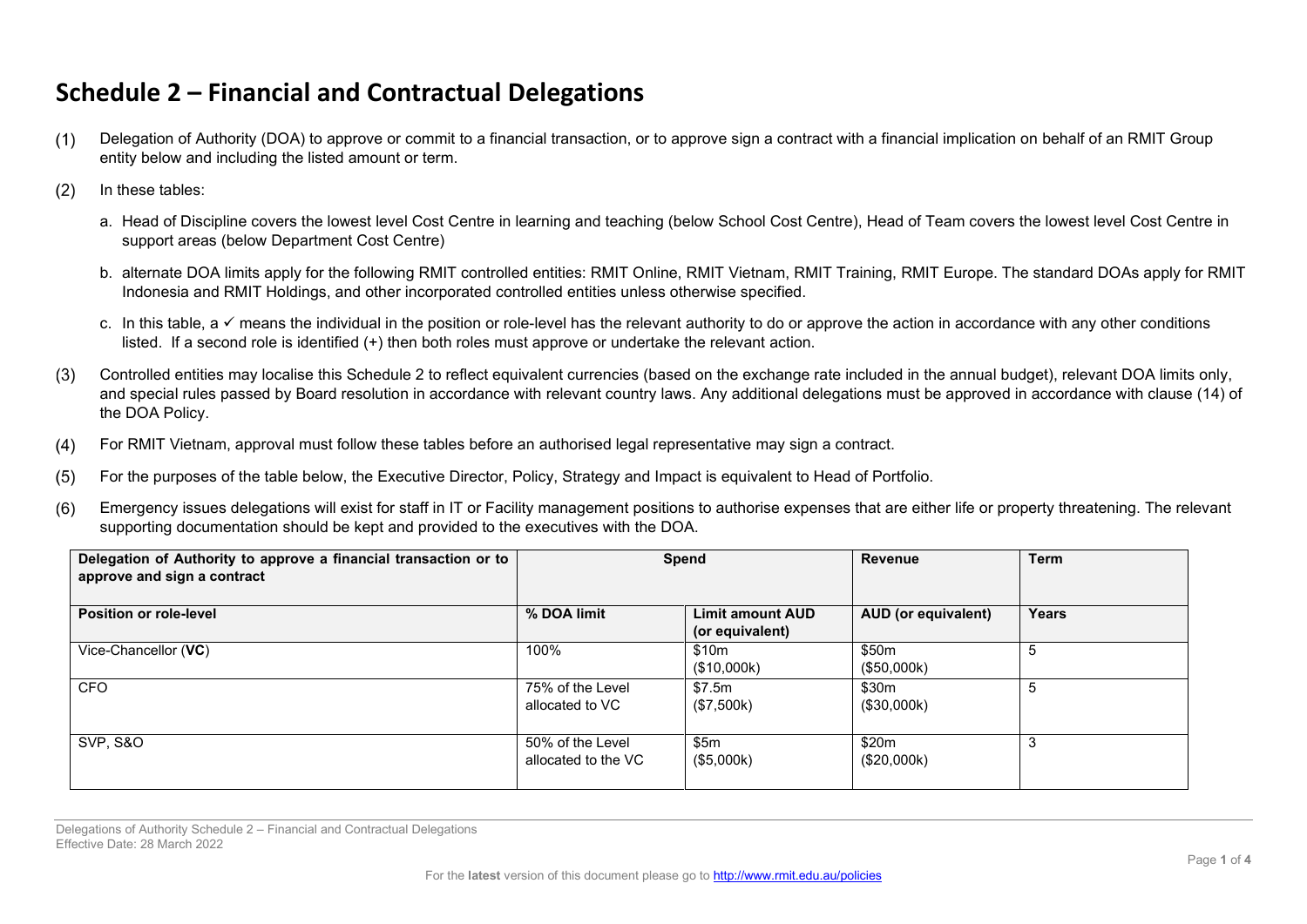| Delegation of Authority to approve a financial transaction or to<br>approve and sign a contract                                                            | Spend                                      |                                            | <b>Revenue</b>                         | <b>Term</b>  |
|------------------------------------------------------------------------------------------------------------------------------------------------------------|--------------------------------------------|--------------------------------------------|----------------------------------------|--------------|
| <b>Position or role-level</b>                                                                                                                              | % DOA limit                                | <b>Limit amount AUD</b><br>(or equivalent) | <b>AUD</b> (or equivalent)             | Years        |
| Deputy Vice-Chancellor (DVCs)                                                                                                                              | DOA 1 - 10% of the<br>SVP, S&O Level       | \$500k                                     | \$10m for DVCs<br>(\$10,000k)          | $\mathbf{3}$ |
| <b>Head of Portfolio of Cost Centres</b>                                                                                                                   |                                            |                                            | \$5m for all other DOA 1<br>(\$5,000k) |              |
| • Head of School - Cost Centres below Colleges,<br>• Head of Department of Cost Centres within specific Portfolios                                         | DOA 2 - 20% of DOA 1                       | \$100k                                     |                                        | $\mathbf{1}$ |
| • Head of Discipline,<br>• Head of Team                                                                                                                    | DOA 3 - 5% of DOA 2                        | \$5k                                       |                                        | $\mathbf{1}$ |
| <b>CEO of Controlled Entity</b>                                                                                                                            | 10% of SVP, S&O                            | \$500k<br>(\$500k)                         | \$5m<br>(5,000k)                       | 3            |
| • Controlled Entity Heads of School - Cost Centres below Colleges,<br>• Controlled Entity Head of Department of Cost Centres within<br>specific portfolios | Alternate DOA 1 - 20%<br>of CEO level      | \$100k                                     |                                        | $\mathbf{1}$ |
| • Controlled Entity Head of Discipline,<br>• Controlled Entity Head of Team                                                                                | Alternate DOA 2 - 5% of<br>Alternate DOA 1 | \$5K                                       |                                        | $\mathbf{1}$ |
| All other positions                                                                                                                                        | $\sim$                                     | $<$ \$1000                                 |                                        | $\mathbf{1}$ |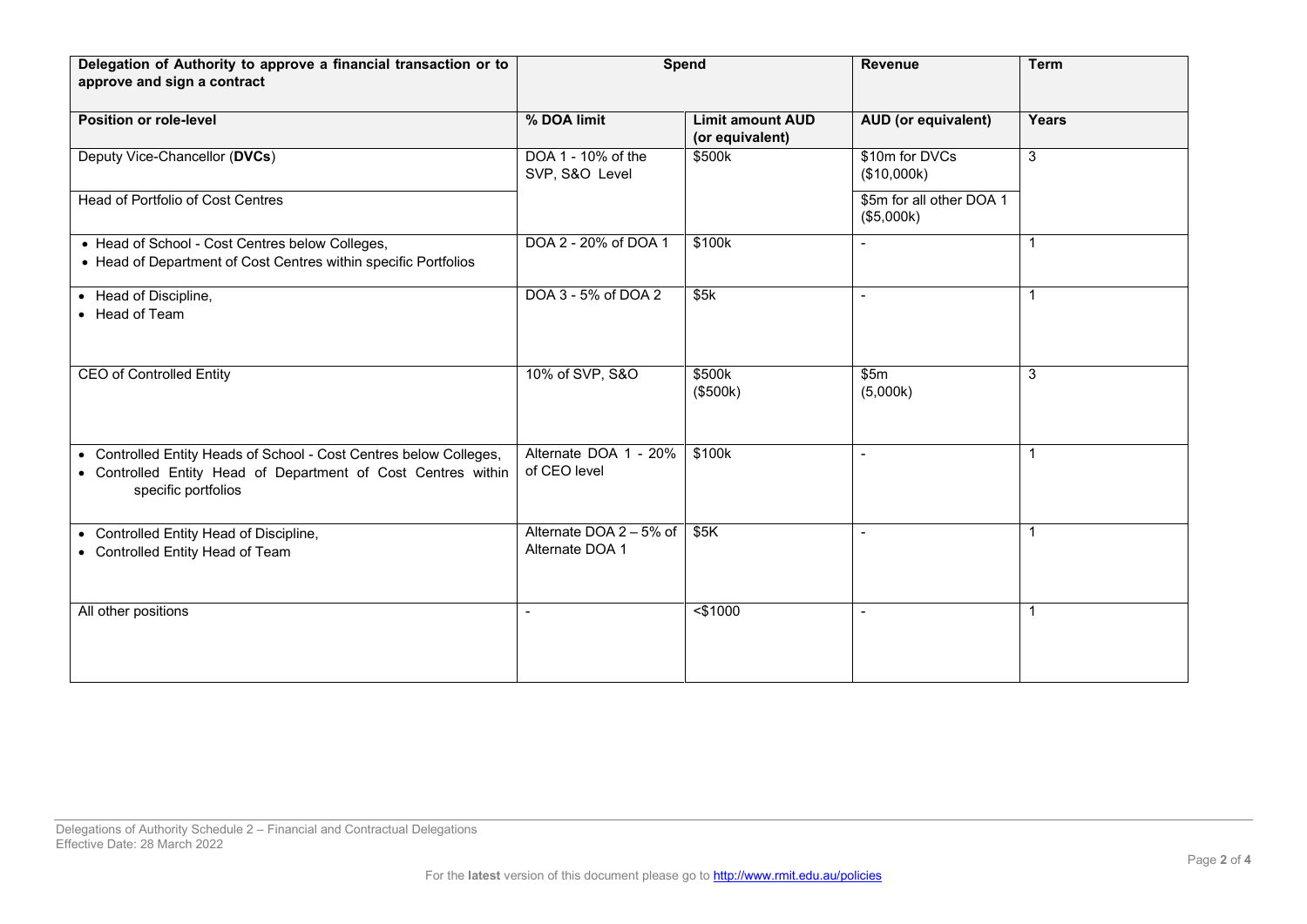## **Other Contracts (including non-financial)**

| DOA to approve and sign other contracts                                                                                                                                                                   | <b>VC</b>             | <b>CFO</b>            | <b>SVP, S&amp;O</b> | <b>DVCs and</b><br><b>Heads of</b><br><b>Department</b><br>reporting to<br><b>SVP, S&amp;O</b><br>/CFO | CEOs -<br><b>RMIT</b><br><b>Entities</b> | <b>DOA 2 -</b><br><b>Head of</b><br>School,<br>Head of<br><b>Department</b> | <b>DOA 3 -</b><br><b>Head of</b><br>Discipline,<br><b>Head of</b><br>Team | <b>Conditions</b>                                                                                                                                                                                                                                      |
|-----------------------------------------------------------------------------------------------------------------------------------------------------------------------------------------------------------|-----------------------|-----------------------|---------------------|--------------------------------------------------------------------------------------------------------|------------------------------------------|-----------------------------------------------------------------------------|---------------------------------------------------------------------------|--------------------------------------------------------------------------------------------------------------------------------------------------------------------------------------------------------------------------------------------------------|
| Sign Confidentiality Agreements and Non<br>Disclosure Agreements (NDAs) (Non-financial)                                                                                                                   | ✓                     |                       |                     | ✓                                                                                                      | ✓                                        | ✓                                                                           | $\checkmark$                                                              | Subject to the Contract<br>Management Procedure,<br>NDAs must be reviewed by an<br>RMIT Lawyer, if using a third-<br>party template before signing.                                                                                                    |
| Sign Memorandum of Understanding / Letter of<br>Intent / Heads of Agreement with:<br>an Australian partner (Non-financial); or<br>an international partner for migration<br>agents or research contracts. |                       |                       |                     |                                                                                                        |                                          |                                                                             | $\checkmark$                                                              | Subject to the Contract<br>Management Procedure, such<br>documents must be reviewed<br>by an RMIT Lawyer before<br>signing.<br>The signatory must also have<br>the relevant DOA for the Term<br>of the MOU, as per the<br>financial delegations above. |
| Sign Memorandum of Understanding / Letter of<br>Intent / Heads of Agreement with an<br>international partner (excluding agreements for<br>migration agents or research contracts)                         | ✓                     | ✓                     |                     |                                                                                                        | ✓                                        | ✓                                                                           | ✓                                                                         | Must be reviewed by an RMIT<br>Lawyer and DVC Global<br>Development before signing.<br>The signatory must also have<br>the relevant DOA for the Term<br>of the MOU, as per the<br>financial delegations above.                                         |
| Sign sponsorship<br>agreements<br>(granting or<br>receiving) > \$10k                                                                                                                                      | $\checkmark$ + CMO    | $\checkmark$ + CMO    | ✓                   | $\checkmark$ + CMO                                                                                     | $V + CMO$                                |                                                                             |                                                                           | Must be reviewed by an RMIT<br>Lawyer to ensure DGR status<br>compliance prior to approval.                                                                                                                                                            |
| Sign sponsorship<br>agreements<br>(granting or<br>receiving) <\$10k                                                                                                                                       | $\checkmark$          | $\checkmark$          | ✓                   | ✓                                                                                                      | ✓                                        |                                                                             |                                                                           |                                                                                                                                                                                                                                                        |
| Approve receiving a donation or signing an<br>agreement to make a donation >\$10k (excluding<br><b>RMIT Archives)</b>                                                                                     | $\checkmark$ + ED BDP | $\checkmark$ + ED BDP | ✓                   | $\checkmark$ + ED BDP                                                                                  | ✓                                        |                                                                             |                                                                           | Must be reviewed by an RMIT<br>Lawyer to ensure DGR status<br>compliance prior to approval.                                                                                                                                                            |

Delegations of Authority Schedule 2 – Financial and Contractual Delegations Effective Date: 28 March 2022